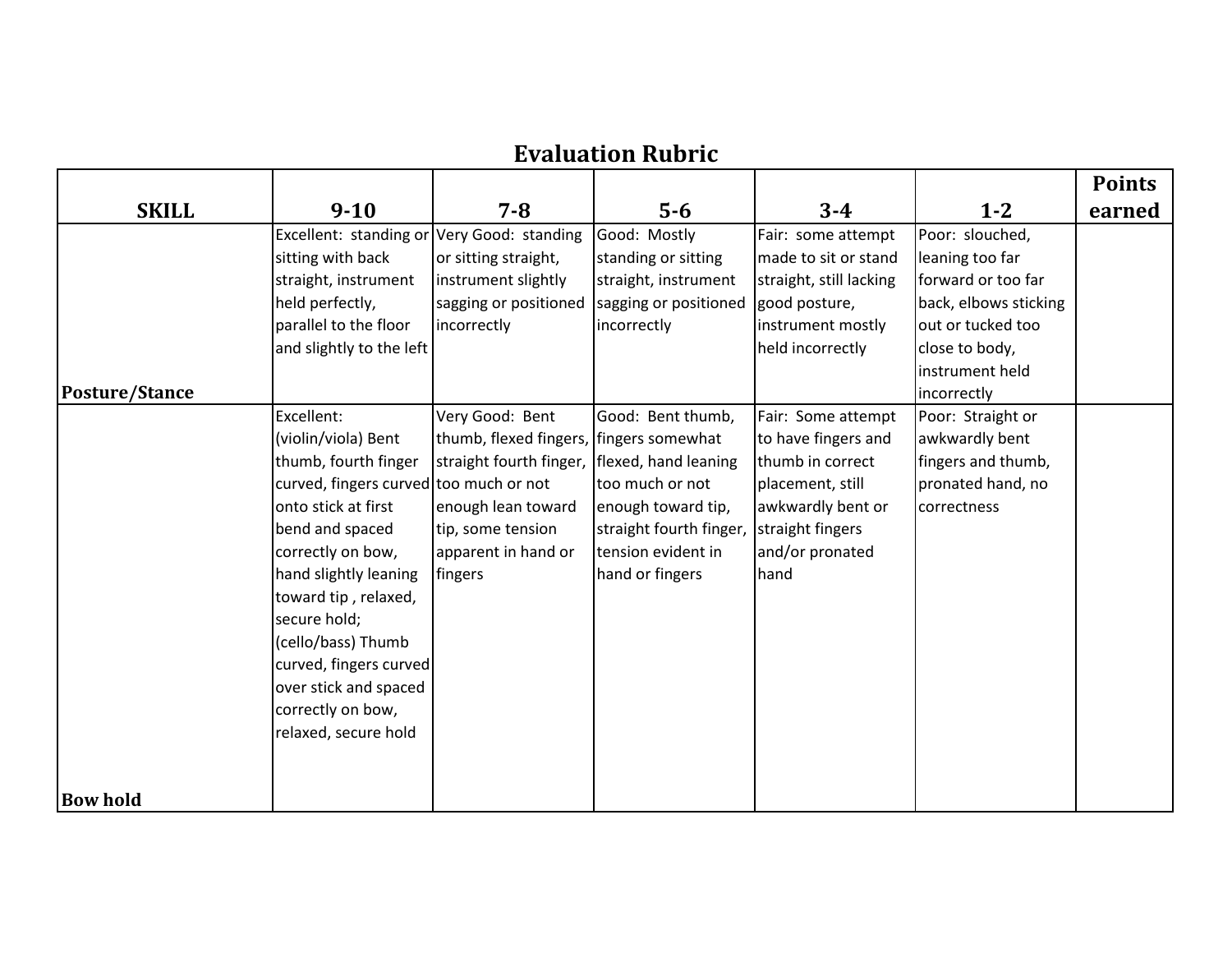|                        | Excellent:                            | Very Good: Slight                          | Good: Slight         | Fair: Incorrect bow    | Poor: Incorrect bow     |  |
|------------------------|---------------------------------------|--------------------------------------------|----------------------|------------------------|-------------------------|--|
|                        | (violin/viola)                        | incorrectness of bow                       | incorrectness of bow | arc, elbow too low or  | arc, elbow too low or   |  |
|                        | Correctness of bow                    | arc, forearm mostly                        | arc, bow is mostly   | too high, occasional   | too high, arm moves     |  |
|                        | arc, forearm moves                    | moves separately                           | straight but student | separate forearm       | with elbow locked,      |  |
|                        | separately from                       | from upper arm,                            | only uses half the   | motion, less stiffness | stiffness, student uses |  |
|                        | upper arm with                        | some hinderance at                         | bow, bow is tipped   | but bow still slides   | very little bow, bow    |  |
|                        | fluidity, student uses                | frog, bow is mostly                        | correctly            | across lanes, student  | slides across lanes,    |  |
|                        | whole bow, bow is                     | straight, can almost                       |                      | can use six inches of  | bow tipped              |  |
|                        | straight and at the                   | use whole bows, not                        |                      | bow, bow is tipped     | incorrectly and is      |  |
|                        | sounding point                        | fluid                                      |                      | incorrectly and is     | crooked                 |  |
|                        |                                       |                                            |                      | somewhat crooked       |                         |  |
|                        |                                       |                                            |                      |                        |                         |  |
| <b>Bow arm/bow use</b> |                                       |                                            |                      |                        |                         |  |
|                        | Excellent:                            | Very Good:                                 | Good: (violin/viola) | Fair: (violin/viola)   | Poor: (violin/viola)    |  |
|                        | (violin/viola) Arm is                 | (violin/viola) arm is                      | arm is under         | Arm closer to          | Arm sticks out to the   |  |
|                        | under instrument,                     | under instrument but  instrument, wrist is |                      | instrument, wrist is   | left, wrist is angled   |  |
|                        | wrist is lined up with                | wrist isn't completely                     | improperly angled,   | angled incorrectly,    | incorrectly, flattened  |  |
|                        | arm, not                              | in line with elbow;                        | flattened or         | flattened or           | or hyperextended        |  |
|                        | hyperextended                         | (cello/bass) arm is                        | hyperextended;       | hyperextended          | (cello/bass) arm is     |  |
|                        | (cello/bass) arm is                   | nearly correct, some                       | (cello/bass) arm is  | (cello/bass) arm is    | along side body, wrist  |  |
|                        | held up open and free incorrect wrist |                                            | lifted but wrist is  | slightly lifted        | is cocked incorrectly   |  |
|                        | to move around,                       | alignment                                  | incorrectly aligned  |                        |                         |  |
|                        | wrist is lined up                     |                                            |                      |                        |                         |  |
|                        | correctly with arm                    |                                            |                      |                        |                         |  |
| Left arm               |                                       |                                            |                      |                        |                         |  |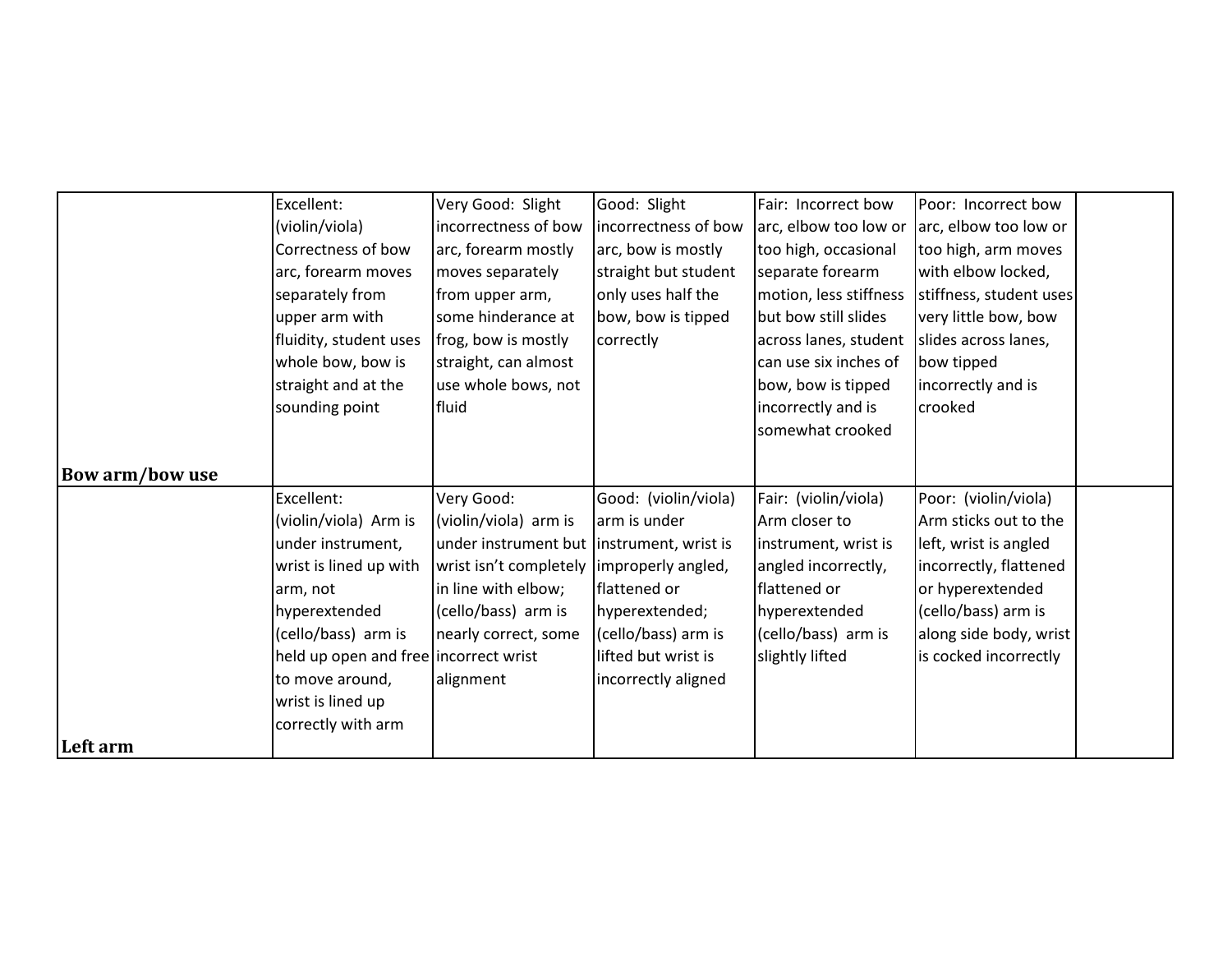|                     | Excellent:                                | Very Good: Hand is                       | Good: Left hand is                                                    | Fair: Some tension in                         | Poor: Tension in       |  |
|---------------------|-------------------------------------------|------------------------------------------|-----------------------------------------------------------------------|-----------------------------------------------|------------------------|--|
|                     |                                           |                                          |                                                                       |                                               |                        |  |
|                     | (violin/viola) Hand is                    | generally positioned                     | held incorrectly                                                      | hand and fingers,                             | hand and fingers,      |  |
|                     | correctly positioned                      | correctly with finger                    | positioned in relation                                                | some fingers collapse,                        | awkward / incorrect    |  |
|                     | along the right side of curved in playing |                                          | to the fingerboard,                                                   | hand is angled                                | position, fingers      |  |
|                     | the fingerboard with                      | position. Left wrist is                  | with finger curved                                                    | incorrectly under                             | collapse, hand angled  |  |
|                     | finger in proper                          | generally in line with                   | correctly, some                                                       | neck, slightly grabbing incorrectly, grabbing |                        |  |
|                     | playing position,                         | forearm, with the                        | tension in fingers                                                    | neck                                          | neck, thumb            |  |
|                     | curved and directly                       | thumb mostlyrelaxed                      |                                                                       |                                               | incorrectly placed     |  |
|                     | above the                                 | and angled toward                        |                                                                       |                                               |                        |  |
|                     | fingerboard at all                        | the scroll                               |                                                                       |                                               |                        |  |
|                     | times. Left wrist is in                   |                                          |                                                                       |                                               |                        |  |
|                     | line with the forearm,                    |                                          |                                                                       |                                               |                        |  |
|                     | thumb relaxed and                         |                                          |                                                                       |                                               |                        |  |
|                     | kept slightly angled                      |                                          |                                                                       |                                               |                        |  |
|                     | toward the scroll                         |                                          |                                                                       |                                               |                        |  |
|                     |                                           |                                          |                                                                       |                                               |                        |  |
| <b>Left hand</b>    |                                           |                                          |                                                                       |                                               |                        |  |
|                     | <b>Excellent: Intonation</b>              | Very Good:                               | Good: Intonation is                                                   | Fair: A basic sense of                        | Poor: Intonation is    |  |
|                     | is accurate in all                        | Intonation is mostly                     | somewhat accurate                                                     | intonation is evident,                        | consistently           |  |
|                     | ranges and required                       | accurate; the student but consistently   |                                                                       | yet major errors                              | inaccurate and         |  |
|                     | keys                                      | adjusts the few                          | includes out-of-tune                                                  | occur; the student                            | hinders the quality of |  |
|                     |                                           | problem pitches to an notes; the student |                                                                       | makes little attempt                          | performance; student   |  |
|                     |                                           | acceptable standard                      | adjusts these pitches                                                 | to adjust pitch                               | makes no attempt to    |  |
|                     |                                           |                                          | with fair success                                                     |                                               | correct pitch          |  |
| <b>Intonation</b>   |                                           |                                          |                                                                       |                                               |                        |  |
|                     | Excellent: Tone                           | Very good: Tone                          | Good: Tone quality                                                    | Fair: Tone quality has Poor: Tone             |                        |  |
|                     | quality is clear, full,                   |                                          | quality is mostly clear exhibits some flaws in several flaws in basic |                                               | production is of a     |  |
|                     | rich and characteristic and full with     |                                          | production (slightly                                                  | production                                    | quality that hinders   |  |
|                     | of the instrument                         | occasional lapses                        | thin/unfocused/scratc (consistently                                   |                                               | the performance        |  |
|                     |                                           |                                          | hy or forced sound)                                                   | thin/unfocused/scratc                         |                        |  |
|                     |                                           |                                          |                                                                       | hy or forced sound)                           |                        |  |
| <b>Tone quality</b> |                                           |                                          |                                                                       |                                               |                        |  |